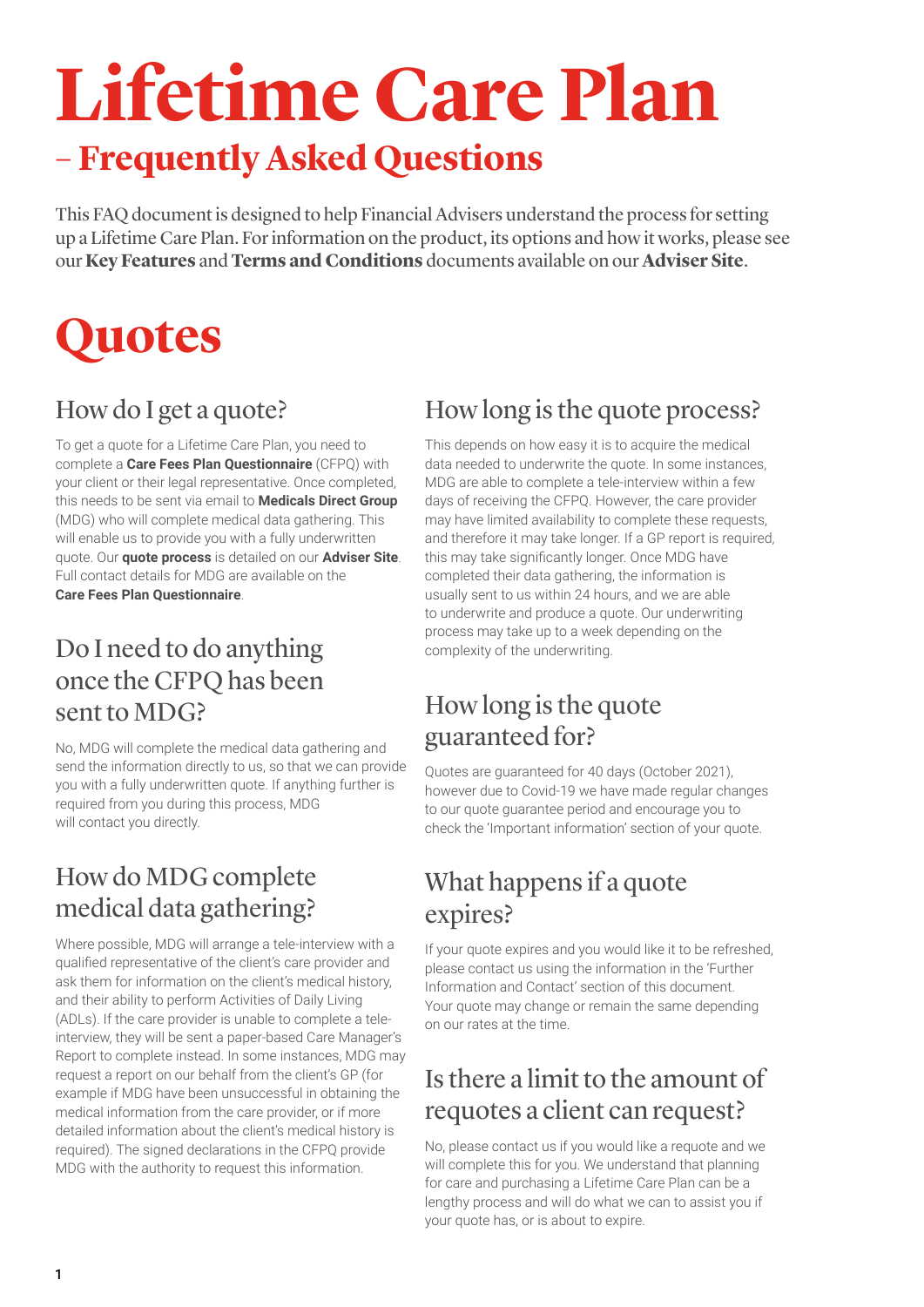#### Is there a limit to the number of quote variations that can be produced?

No, please let us know the different quote variations that you would like and we will produce these for you. Whilst there is no prescribed limit, we do ask that you consider the needs of your client and only request quotes that are relevant to their circumstances. This will also reduce the burden on our teams, and ensure that your client isn't faced with too many quote variations, which may be confusing.

#### Does it cost me anything to get a quote via MDG?

No, the quote process is fully funded by us and the other providers who use the MDG common quote process.

#### Can I do anything to help speed up the quote process?

Sometimes acquiring the required medical information can be difficult. You, your client or their legal representative can assist with this process by contacting the care provider to inform them of the intention of funding care costs through a Lifetime Care Plan, so that the provider is aware in advance that they will be contacted for medical information.

#### Can you provide an indicative quote?

No. We have made significant improvements to our quote process by working with MDG for medical data gathering. In some instances, we have been able to reduce our quote timescales down by weeks and even months. Because of this, we do not feel that indicative quotes are needed. Furthermore, indicative quotes for a Lifetime Care Plan could be very inaccurate given the intricate underwriting involved. This may not provide the best outcome for your client, as you could find that there is a significant difference between an indicative quote and a fully underwritten quote.

## **Medical Data**

#### Who do I inform if there is a change in medical/health/ financial circumstances during this process?

If there's a material change in your customer's circumstances, you need to inform us as soon as possible so that we can provide you with an up to date quote. Please contact us using the information in the 'Further Information and Contact' section of this document as soon as possible to let us know the details of the change, and we will let you know what's required.

If you are at the start of the quote process and still awaiting MDG to complete medical data gathering, you can update the CFPQ with the new information (or complete a new CFPQ) and send this directly to MDG.

Once the plan is in payment, we do not need to be informed of any further changes to the client's medical or heath details, as the plan and its payments are based on the client's circumstances at the start of the plan.

#### How long are medical reports valid for?

We will use any medical information that we take from the CFPQ, tele-interviews, Care Manager Reports or GP Reports for up to 6 months from the date the document was completed. If we are made aware of any changes to the client's medical information, this may invalidate any existing reports and we may seek further information.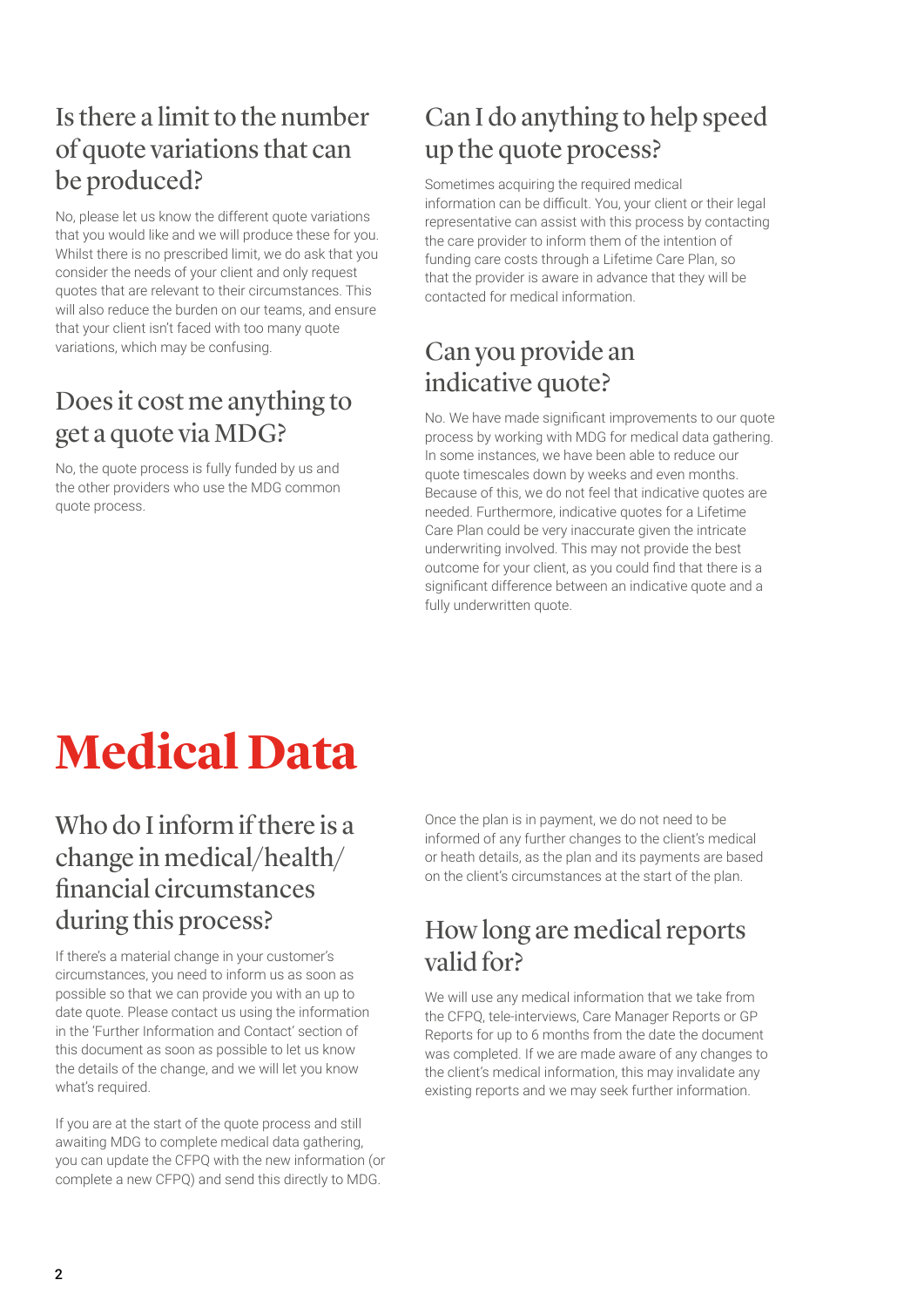# **Applications**

#### How do I apply for a Lifetime Care Plan?

All the information you need to apply for the Lifetime Care Plan will be provided in your quote pack which you can request to receive via email or post. You and your client (or their legal representative) will need to send us:

- + A fully completed and signed Acceptance Form
- + A fully completed and signed Care Provider Declaration
- + Proof of name and address
- + The funds to purchase the plan, either via bank transfer or cheque
- + Proof of the legal representative's right to act on behalf of the client, such as a Power of Attorney or Court of Protection Order (if applicable)

#### Do you accept scanned copies of the Acceptance Form and the Care Provider Declaration?

Yes, however the documents must be hand signed. We will not accept a digital signature that has been inserted into the form. Our new Acceptance Form and the Care Provider Declaration are editable PDF documents that can be filled out on a computer. Once completed, these can be printed, hand signed, scanned and send to us as a digital file.

#### Do you accept photocopies or scanned copies of ID Documents?

Yes, we can accept photocopies or scanned copies of ID documents.

#### Do you accept photocopies or scanned copies of Power of Attorney Documents?

Yes, however we will need to verify any photocopies or scanned copies with the Office of the Public Guardian. This process can take up to two weeks, so we encourage you to send us an original or original certified copy of the Power of Attorney wherever possible. We will return any original documents by Royal Mail Recorded Delivery.

#### My client has a Lasting Power of Attorney that was set up on or after 1 September 2019 and comes with an online access code. Will you accept this?

Yes, and if we can verify the Lasting Power of Attorney online using the service this will significantly reduce the amount of time it takes to set the plan up. For more information on this service, please visit **[www.gov.uk/use-lasting-power-of-attorney](http://www.gov.uk/use-lasting-power-of-attorney)**

#### Do you accept photocopies or scanned copies of Court of Protection Orders?

No, we must see the original Court of Protection Order. Therefore, this must be sent to us by post. We will return any original documents by Royal Mail Recorded Delivery.

#### What documents will you accept for proof of name and proof of address?

For clients in residential care, the Care Provider Declaration can be used for both proof of name and proof of address. For all other clients, please see our **[Identity Verification](https://www.legalandgeneral.com/landg-assets/personal/retirement/_resources/documents/your-retirement-income/flyers/da243.pdf)** list.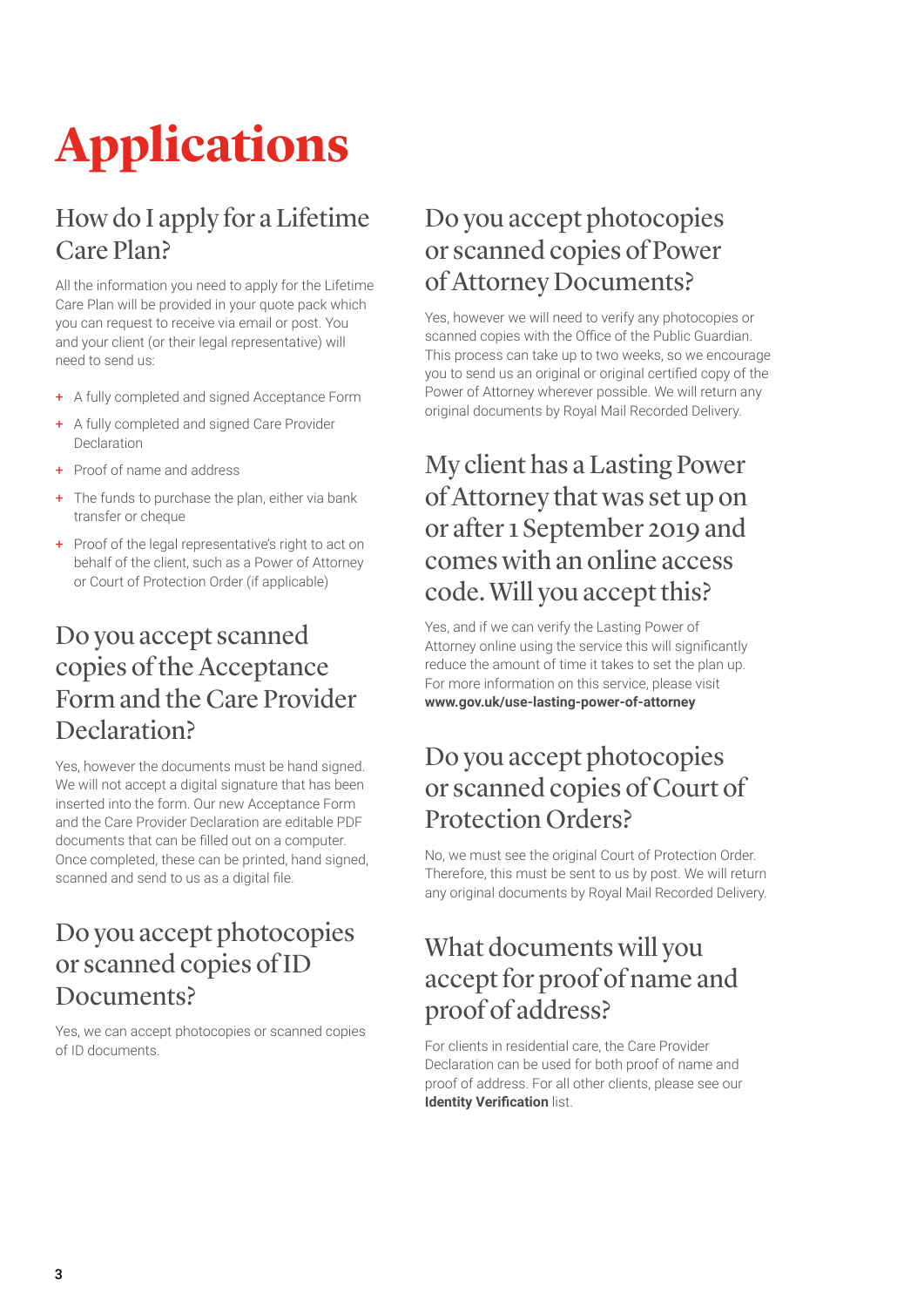#### Should I send you the funds via bank transfer or cheque?

You can send the funds via either method, however sending the funds via bank transfer is quicker, and therefore will enable us to set up the plan sooner. Please include the quote reference number with any payment you send us.

The Acceptance Form states you may request further information in relation to the funds being used for money laundering and compliance purposes. What does this mean?

In cases where a large sum of money is transacted, we may ask for evidence of the source of your client's funds. This may be bank statements showing accumulated savings or a solicitor's letter confirming the sale of house, for instance. If this is required, we will let you know and provide you with guidance on what evidence will be acceptable depending on the source of funds you are required to evidence.

#### What type of Power of Attorney or Court of Protection Order do I need to send you?

As this is a financial product, the Power of Attorney or Court of Protection Order should cover Property and Financial Affairs. If the document only covers Health and Welfare, we cannot accept this. Many Power of Attorney documents or Court of Protection Orders cover both Property and Financial Affairs, and Health and Welfare.

#### If the rate has improved between the quote date and the date that the application is processed, will we be able to benefit from the new rate?

Yes, when we process the application, our system automatically checks to see whether the rates have changed. If the rate has improved, you will offered the improved rate.

If the rate has improved between the quote date and the date that the application is processed, however you have already received the full funds based on the original rate, will we get a partial refund?

Yes, we will contact you to request payment details to refund any excess balance. Alternatively, you can choose not to receive a refund, and to take a higher monthly income instead, as long as this monthly income is not higher than the monthly care costs.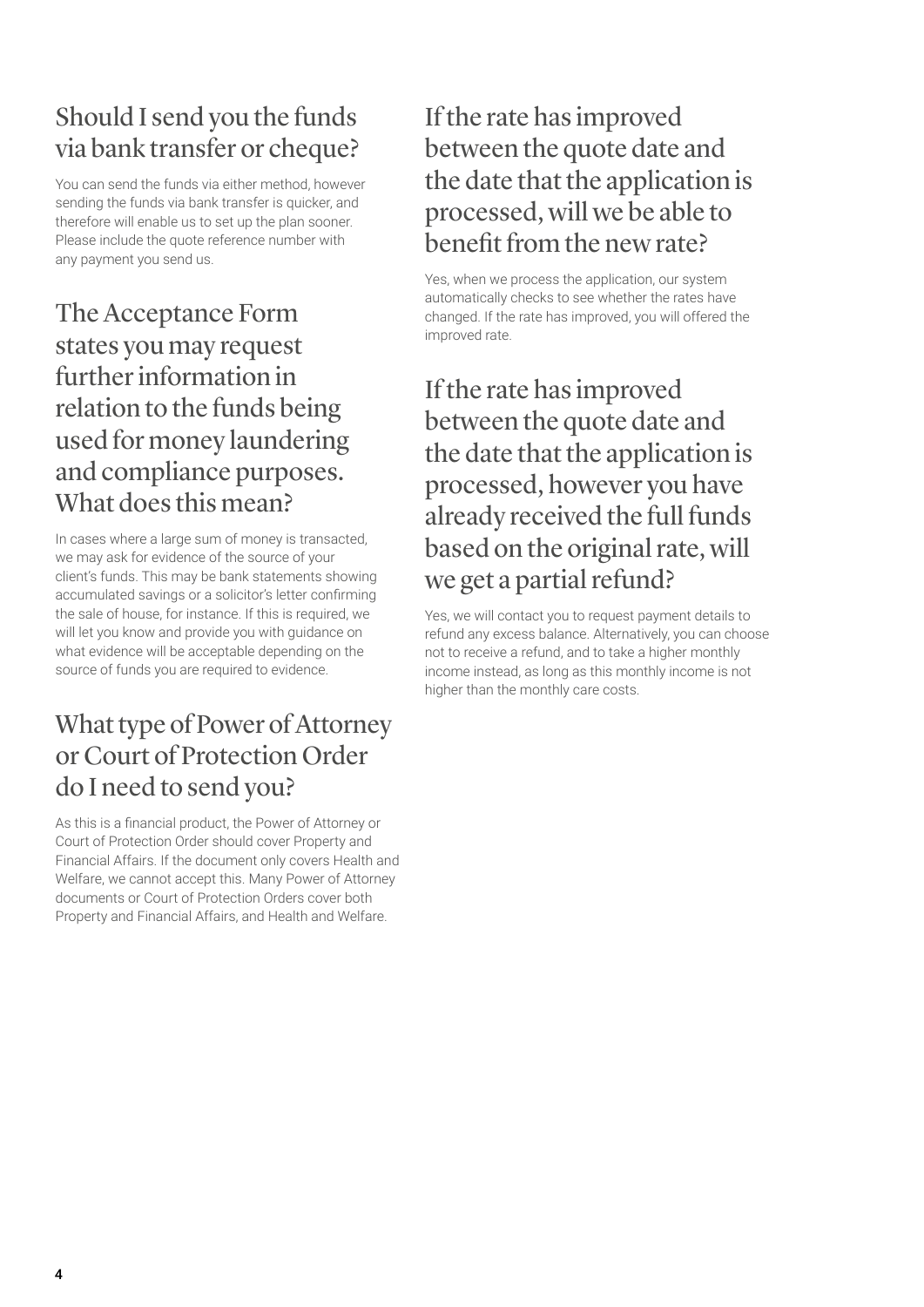### **The Plan and Payments**

#### Will you make payments to care providers based outside the United Kingdom?

No, all payments must be made to UK Registered Care Providers in England, Scotland, Wales or Northern Ireland.

#### Can I set up the plan as a Purchased Life Annuity?

No, the Lifetime Care Plan has been designed to make payments to UK Registered Care Providers and is therefore an Immediate Needs Annuity. At inception, payments must be made to a UK Registered Care Provider. If the customer's situation changes and they are no longer in receipt of care from a UK Registered Care Provider, the plan will revert to a Purchased Life Annuity. However, it cannot be set up initially as a Purchased Life Annuity.

### What will be the plan start date?

The plan start date is the date that we receive the funds. If all documentation is received at the same time the funds are received, we will set up the plan as soon as practically possible. Once the plan is set up, the first payment will take up to 5 working days to reach the care provider's bank account. The second payment and all future payments will be made on a monthly basis on (or just before) the monthly anniversary of the date we receive the funds. For example:

- + All funds and documentation received on 3rd
- + We check all the documents and set up the plan on 5th
- + First payment reaches the care provider's bank account on 12th (up to 5 working days later)
- + Second payment, and all future payments, will be made on or just before 3rd each month

#### Will a cheque payment delay the plan start date or change the payment date each month?

If, in the above scenario, a cheque was received on 3rd this will likely delay the first payment as we will need to allow time for the cheque to clear. All future payments will however still to be made on or just before 3rd each month. For example:

- + Cheque and documentation received on 3rd
- + We check all the documents and send the cheque for banking on 5th
- + Cheque clears on 12th (up to 5 working days later)
- + We set up the plan on 13th
- + First payment reaches the care provider's bank account on 20th (up to 5 working days later)
- + Second payment, and all future payments, will be made on or just before 3rd each month

#### Does the first payment get backdated?

Yes, as in the above example, the first payment will be backdated to the date we received the funds, and subsequent payments will be made on or just before the monthly anniversary of the date we received the funds.

#### Will the payments be made on the same date each month?

Payments will be made on, or just before the same date each month. For example, if we received the funds initially on 5th of the month, each payment will be made on, or just before 5th of each subsequent month. We never aim to pay funds any later than the agreed payment date.

#### Why are payments made earlier in some months?

Usually this is because the payment date falls on a weekend or bank holiday. In some instances, the date we received the funds may have been 31st, which means in months where there is no 31st, payment will be made a little earlier.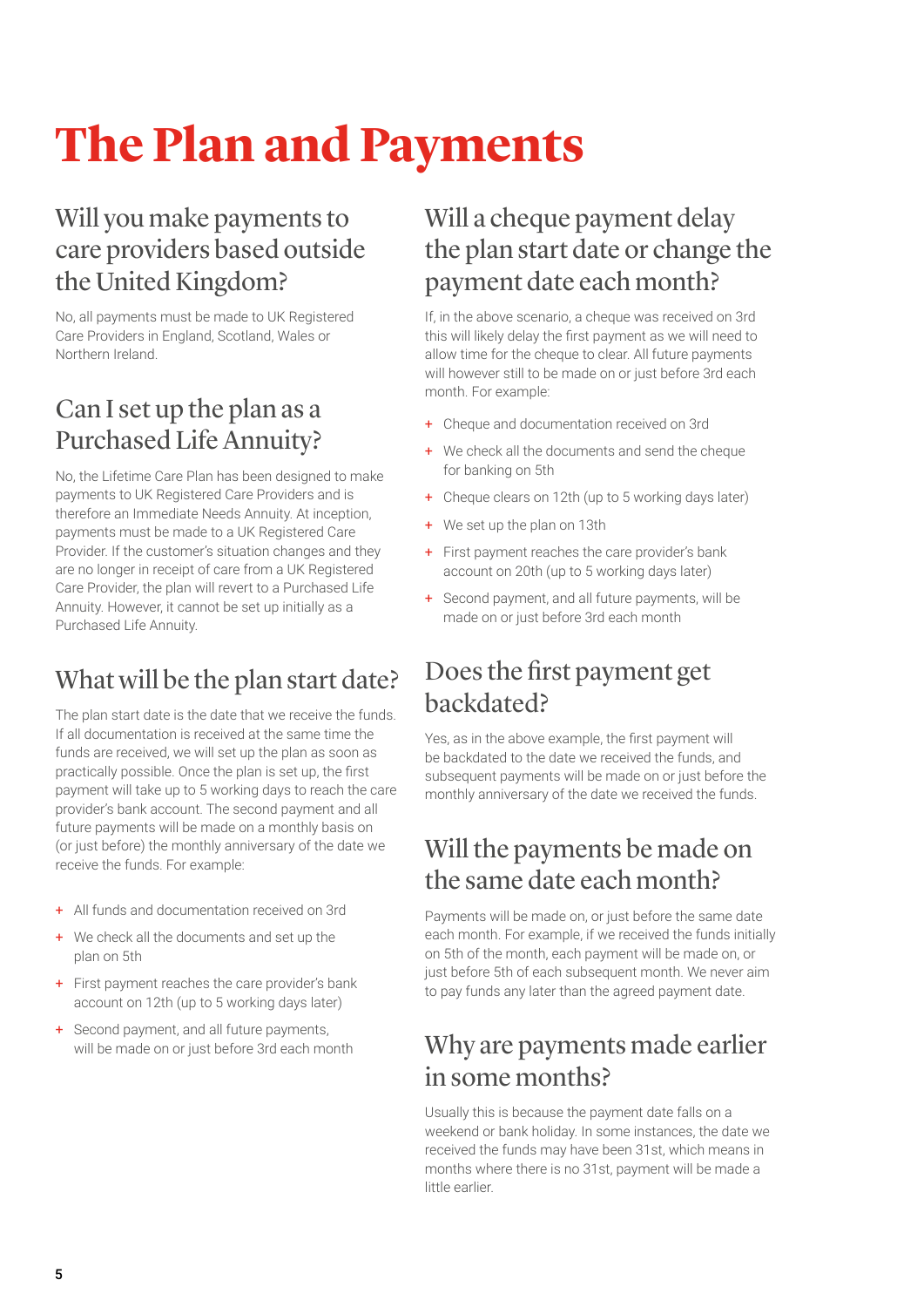#### Can I select a specific payment date from the outset, or change to a specific payment date once the plan is in payment?

No. The payment date is set at the start of the policy based on the date that we received the funds into our bank account via bank transfer, or the date that we received the cheque into our office.

#### How much will the first payment be?

The first monthly payment will be equal to the monthly amount shown in the quote you have accepted.

#### Can we select or change the month of escalation of the payments?

No. If you have selected escalating payments, either by a fixed percentage or in line with the Retail Prices Index (RPI), payments made from the plan will increase on the plan's anniversary each year. You cannot choose the month in which escalation occurs.

#### Can payments be made to more than one care provider?

Yes, we can pay a maximum of two care providers. At inception, all providers must be UK Registered Care Providers. You will need to ensure each care provider completes a Care Provider Declaration.



#### Do I need a certain qualification to be able to advise on a Lifetime Care Plan?

Yes, you will need to hold CF8 or another FCA approved long term care qualification.

#### Are you able to facilitate adviser charges?

Yes, we can facilitate adviser charges as a fixed fee or as a percentage.

#### How long does it take for me to receive my adviser charge?

Once we've received all the required documentation, the policy will be authorised. Once authorised, your adviser charge will be paid on your next available statement. This will depend on the frequency in which you receive your statements.

#### How can I enter or grow into this market?

Please contact our Distribution Team who can work with you on ideas to grow and refine your later life proposition. Click **[here](https://www.legalandgeneral.com/adviser/retirement/contact-us/retirement-income/)**, select 'Meet our team' and contact one of our Key Account Managers.